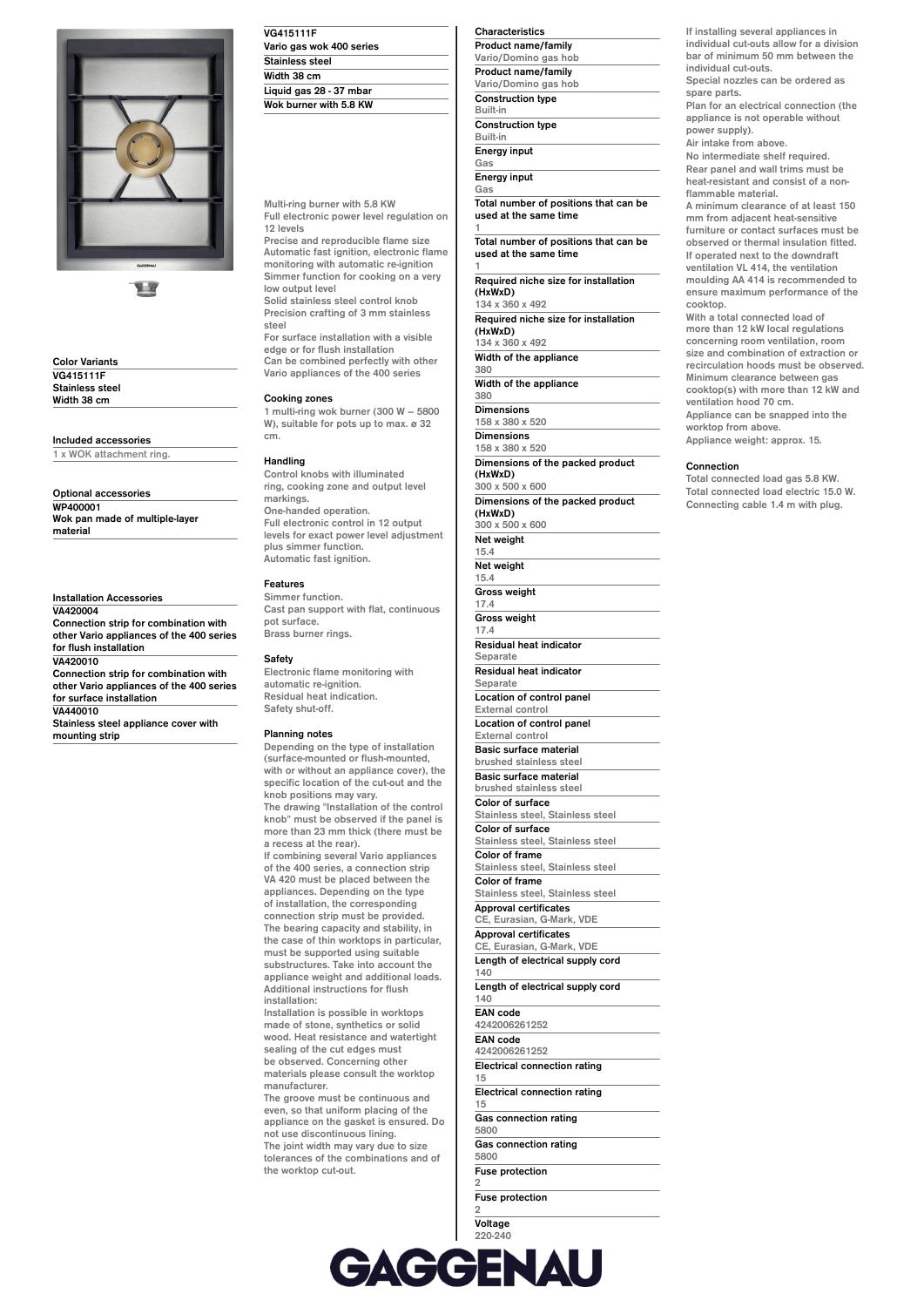

Installation of the control knob; flush installation



Installation of the control knob; surface mounting



measurements in mm

# Installation with appliance cover, surface mounting





Installation with appliance cover, flush mounting



A:  $3.5^{0.5}$ 

measurements in mm



A: When installing with appliance cover, take the deeper cut-out into consideration (observe separate planning notes) measurements in mm

Longitudinal section



A:  $3.5^{\text{-}0.5}$ <br>6.5<sup>-0.5</sup>in combinations with frameless induction hobs<br>B: Fill with silicone

measurements in mm